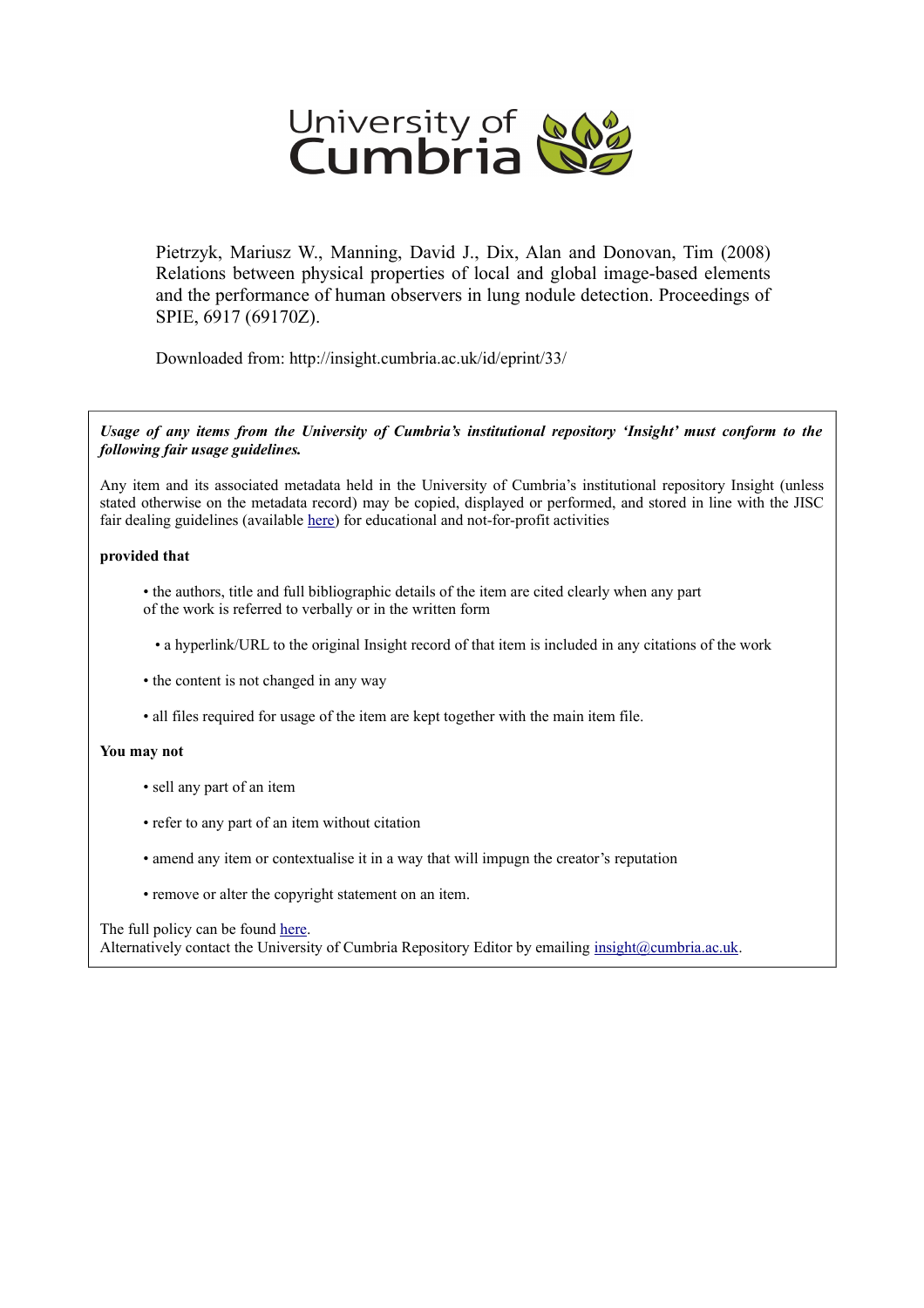# **Relations between physical properties of local and global imagebased elements and the performance of human observers in lung nodule detection**

Mariusz W Pietrzyk<sup>1,2</sup>, David J Manning<sup>1</sup>, Alan Dix<sup>2</sup>, Tim Donovan<sup>1</sup>,

<sup>1</sup>School of Medical Imaging Sciences, University of Cumbria, Bowerham Road, Lancaster, LA1 3DJ, UK; <sup>2</sup> Computing Department, Lancaster University, Lancaster, LA1 4YR, UK

#### **ABSTRACT**

**Aim:** The study aims to help our understanding of the relationship between physical characteristics of local and global image features and the location of visual attention by observers. **Background:** Neurological visual pathways are specified at least in part by particular spatial frequency ranges at different orientations. High spatial frequencies, which carry the information of local perturbations like edges, are assembled mainly by foveal vision, whereas peripheral vision provides more global information coded by low frequencies. Recent visual-search studies in mammography (C Mello-Thoms *et al*) have shown that observers allocate visual attention to regions of the image depending on; *i*) spatial frequency characteristics of regions that capture attention and *ii*) the level of experience of the observer. Both aspects are considered in this study. **Methods:** A spatial frequency analysis of *postero-anterior* (PA) chest images containing pulmonary nodules has been performed by wavelet packet transforms at different scales. This image analysis has provided regional physical information over the whole image field on locations both with nodules present and nodules absent. The relationship between such properties as spatial frequency, orientation, scales, contrast, and phase of localised perturbations has been compared with eye-tracked search strategies and decision performance of observers with different levels of expertise. **Results:** The work is in progress and the results of this initial stage of the project will be presented with a critical appraisal of the methods used.

**Keywords:** Image Perception, Spatial Frequency Analysis, Wavelet, Eye-tracking

# **1.INTRODUCTION**

The high rate of image-based procedures accounted for in all hospital events suggests that Medical Imaging plays an important role in modern health care service<sup>1</sup>, and provides information about the patient's state of health in a most safe and effective way. The many different imaging methods that are implemented for that purpose nowadays creates a wide range of screening procedures dedicated to particular disorders. However, the proper uses of that information strongly depend on the visual perception and right interpretation of medical images. That is why, although, high quality images, provided by advance imaging technologies, are very useful, there is no guarantee that they will be translated into accurate diagnosis of the diseases. Images are read by a radiologist and because of that, we can find many confounding factors related to human perception, cognition and intuition that relate to decision-making based on subjective, visual judgments. Human observers are an integral part of any imaging system. In consequence, the technical meaning of the term 'image quality' described in purely physical terms, may be modified by considering additional parameters<sup>2</sup>, e.g. some highly influential on the human observer perceptual factors<sup>3</sup>. The observer's ability to perceive the abnormality seems to be a crucial requirement for diagnostic accuracy and together with the decision made once an abnormality has been detected establishes a base for observer performance measurement<sup>4</sup>. Results from observer error in terms of radiological tasks studies<sup>5,6,7,8,9</sup> reveal a high score of various errors types and variations in interpretation between different experts within radiology performance due by multi-factorial influence <sup>5,10</sup>, which underline statement about the weakest aspect of clinical imaging.

Based on that system approach to the radiological task<sup>11,12</sup>, it is possible to develop the error management. Strategies for reducing error include several aspects, like attention to viewing conditions, training of the observers, availability of

> Medical Imaging 2008: Image Perception, Observer Performance, and Technology Assessment, edited by Berkman Sahiner, David J. Manning, Proc. of SPIE Vol. 6917, 69170Z, (2008) 1605-7422/08/\$18 · doi: 10.1117/12.769574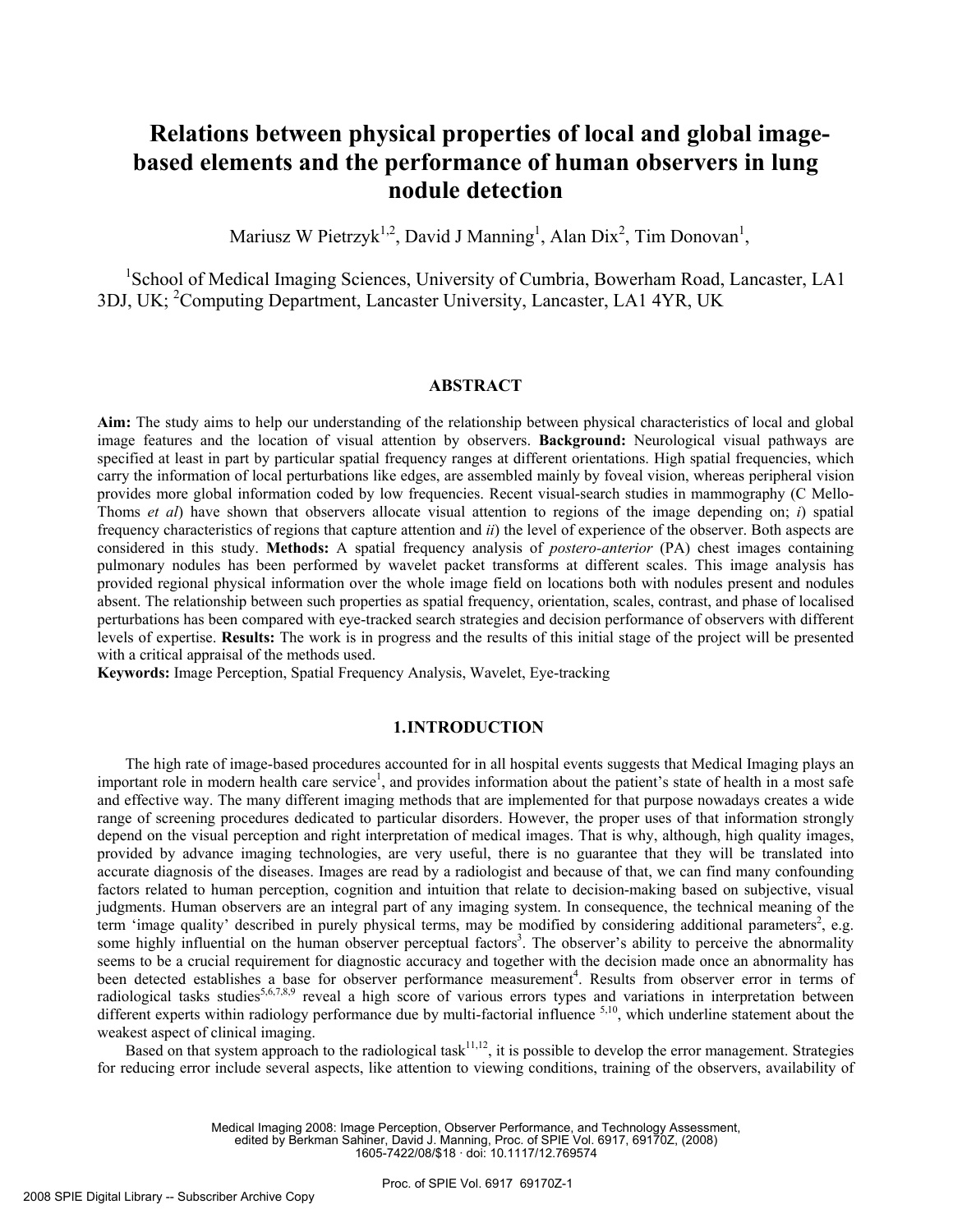previous and relevant clinical data, dual or multiple reporting, and standardization of terminology and report format. Another aspect is assistance from computers, where the post-processing techniques may improve the conspicuity of the subtle information from medical images, like e.g. computer-aided detection (CAD)<sup>13</sup>. However, the sophistication of radiological image analysis, and strict definition of the particular abnormalities become a real challenge $14$ . What is more, the development of automatic detection systems is desirable in some particular screening procedures, like e.g. CT colonography, where computer output assistance implementation may increase process of expertise gathering mainly by increasing the observer accuracy and reducing the average investigation time per case<sup>15</sup>.

The highly specific abilities to acquire and also properly use contextual information differ between radiologists and naïve observers and define the expertise in a particular radiological field measured by the number of studied cases (images)16. These knowledge-structured skills of human observer, which are very narrowing, subdominant and not transferable into other domains, are composed of a set of elements. Perceptual skills include visual search, visual information processing, and visual discrimination and differentiation which are part of perceptual learning. Experienced observers are more likely to be attracted by subtler, less conspicuous findings and have a larger knowledge base to draw on when identifying and reporting a finding. On the other hand, cognitive skills are primarily related to object recognition, diagnostic reasoning and decision making. Natural predispositions of individuals (sometimes described as a talent) may also influence the visual search performance which also may be strongly related to motivational factors, where human performance improves as a function of practice. Many endogenous and exogenous factors have been identified by radiological errors studies. Their combinations influence the detection of abnormalities in medical images by contributing to the radiologists' ability to disambiguate the findings from the background, and plausible decisionmaking criteria to separate true abnormalities from artifacts produced by tissue superposition or image noise. Some of those that are primarily cognitive and relate to observer's knowledge and skills, are the radiologists' experience and prior expectation, the prelevance of the disease in the screening population, knowledge about the features of the possible findings and the background, and the search and sampling strategy used in the visual search, which will be reflected in the proper choice of the most informative areas of the image against which to compare the perceived findings<sup>17,18</sup>. Another group contains image dependent factors that are related to the visual conspicuity of features relevant to the clinical problem, e.g. the complexity of the image background, the degree of variation in the appearance of abnormalities, the conspicuity of a particular object<sup>19</sup>. The perceptual or cognitive errors are common in diagnostic radiology, where the influential to the error factors have been investigating by eye-positions during image reading. The false negative rate is reported in various studies between 10 to even  $50\%$  of cases<sup>6,8,20</sup>, which may suggest the crucial impact of improper searching strategy and decision-making. Errors can also arise as a reason of the 'Satisfaction of search' mechanism<sup>21</sup> or faulty observer's priory expectation<sup>9</sup>, but also results from the specific interaction of image physical parameters and the human visual system processing these signals. Error and variation in the interpretation of the radiological images may have its origin in poor technique, failures of perception, lack of knowledge or misjudgement and may often done by combinations of these factors, and represent the weakness aspect of clinical imaging. Separately errors may be related to the problems in communication<sup>7</sup>.

The general model for problem solving in radiology flows from visual search to final decision-making via recognition in perceptual, cognitive and connectional approaches<sup>5</sup>. Monitoring of the expert's and novice's eye position has been used to investigate differences in observer with different experience level performance in radiological task. Experts are significantly faster and more accurate in detecting abnormalities as has been showed in both decision-time and eye-position experiments<sup>22</sup>. Moreover, two different types of search have been observed. A scan for unusual or interesting findings, without any expectations about findings is typical for non experience observer. In contrast, the heuristics, not random search for a specific finding includes 'inattentional blindness'<sup>23</sup> performed by experts and may result from prior knowledge and experience, which form an initial hypothesis to guide search, for the observer. Presumably the explanation of the searching strategy differences may be found in image-based feature influence on the visual attention. The reason why the experts almost immediately scrutinise the particular abnormality-contain location is that they possess a better 'a priori expectation map' of what they are going to see, which is formed during the 'global impression'. The flash experiments<sup>24</sup>, provide evidence that a global response involving input from the entire retina creates an overall impression of the onset stimuli. Initial impression, search and evaluation are more drawn out in observers with less expertise, and breakdowns in performance resulted in fewer true and more false positives. Although, the mechanism by which the observer accomplishes the reduction to a smaller number of sites in not well understood, the comparison of random versus systematic-scanning (exhaustive) models based on human eye-fixations parameters provides evidence that only a selected portion of all of the information available in the environment is captured and processed by the radiologists<sup>25</sup>, where the foveal scan effectively performs a filtering operation. The expert observers develop expertise in recognizing clinically-relevant perturbations, by selectively ignoring normal feature variants during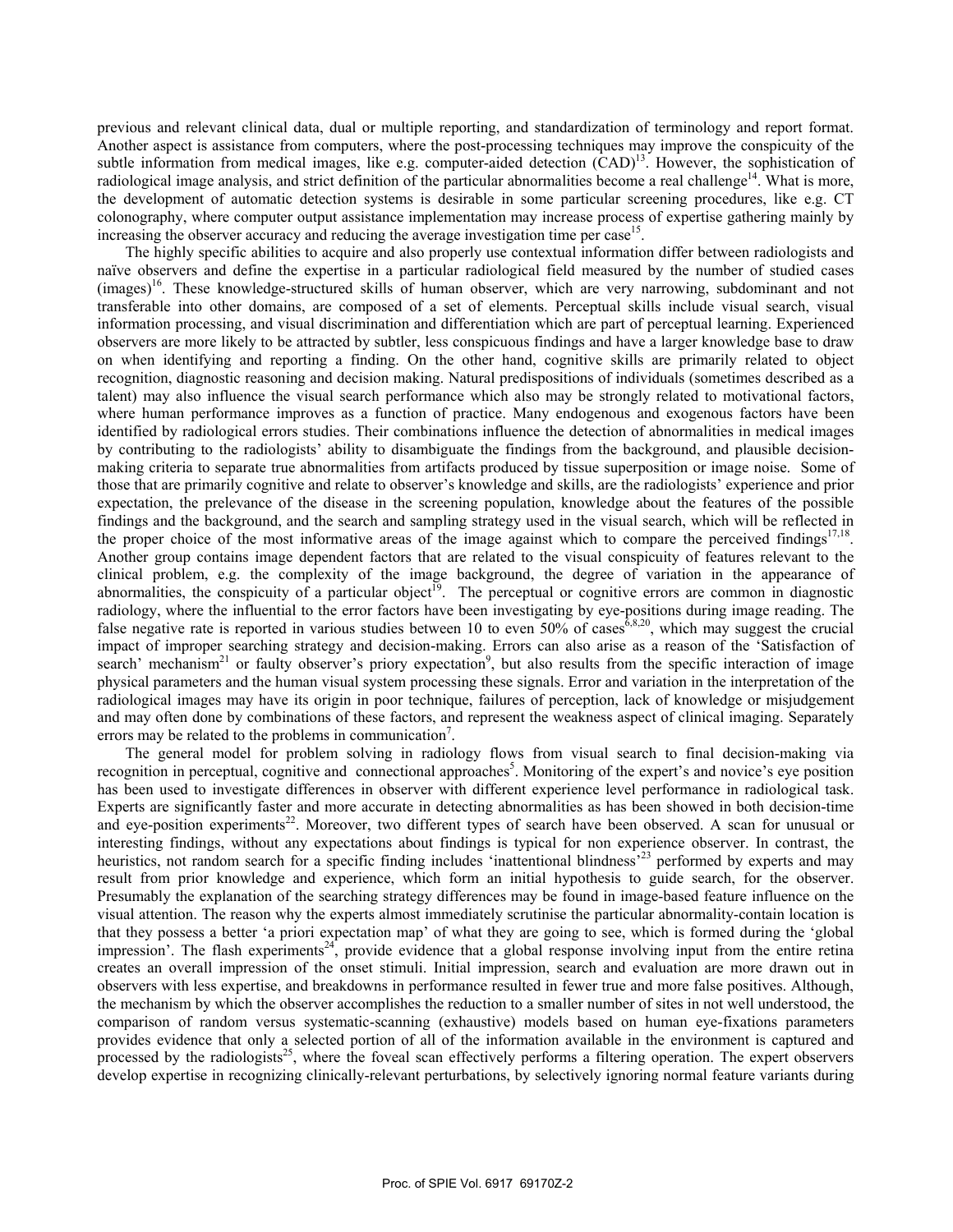image reading. Furthermore, the eye movements are strongly related to visual attention, which is related with the area of a current fixation or the area where eyes are going to go next. The second view indicates that a shift of the eyes to a certain location is preceded by a shift in spatial-visual attention to that location. Eye-tracking experiments with the observer decision which region contain the abnormality relate the human behavior during visual task with the type of outcome. For example, the pupil sizes are significantly different between lesions that were correctly reported and those that attracted visual attention but were not reported. What is more, gaze duration at a given location has been shown to correlate with decision outcome at the location, and prolonging visual search after that 25s increased the risk of a false alarm<sup>26</sup>. True negative decisions were associated with shorter fixation times than false negative decisions<sup>27</sup>. Visual dwell data show that over 60% of missed targets seem to be cognitively processed<sup>28</sup>, according to the relation that the longer visual dwell spend on the particular site is associated with locations that required more resources for cognitive processing. Probability-analysis experiments show that the initial decision made significantly influences any subsequent analysis on that image. For example, when the first decision is incorrect, then the probability that the observer will find the true lesion is very low.

Visual perception appears as a result of the optical and neural transformations of the information about the world carried by light. The background concept of visual perception as a decision-centred process has been founded by Gregory and Rock ref. In an advance, visual searching process was modelled by a global-focal perception hypothesis by Nodine and Kundel<sup>29</sup>, which focuses on the perception various types of information perceived at different image reading times. These types are well represented in terms of spatial frequency properties by a *low spatial frequency* (LSF) characterizing the global information about visual stimuli and *high spatial frequency* (HSF) components related to the edges and details of image. Moreover, what has been shown, the LSF features are processed and analysed much faster by the observer brain (in a few hundreds msec) than HSF, which takes seconds<sup>30</sup>. A model divides the perception into two ordered phases (Figure 1).



Figure 1. An chest radiographs reading schema in terms of a global-focal perception model.

During first few hundred milliseconds a **global impression** about the image which had onset to the observer has been created by the human brain, often without the eye movements and away from the conciseness of this mechanism. This global analysis uses the low spatial frequency extracted from entire retinal network, and some particular suspicious for observer regions believe to be flagged during the first stage of perception. That flagging mechanism works as an automatically feature detection schedule forms a mental hypothesis of the perturbation localisations and it based on the previously experience, knowledge and skills as well as an intuition and talent. However, the early formation of incurrent hypothesis will likely to errors in perception. After this very short phase observer directs the high acuity beam of visual filed into specified location of previously mapped regions to perform more detail analysis. This high-resolution beam of the visual system called as a foveal vision ranges from 2 to 5 degrees of visual angle (useful field) $31,32$ . The Nyquist sampling frequencies is highest in the fovea and decreasing with distance from fovea, equals to 70, 22, and 16.5 cycles per degree (cpd) respectively to the  $0^{\circ}$ ,  $5^{\circ}$ , and  $10^{\circ}$  of eccentricity from retina centre. The second stage, which involved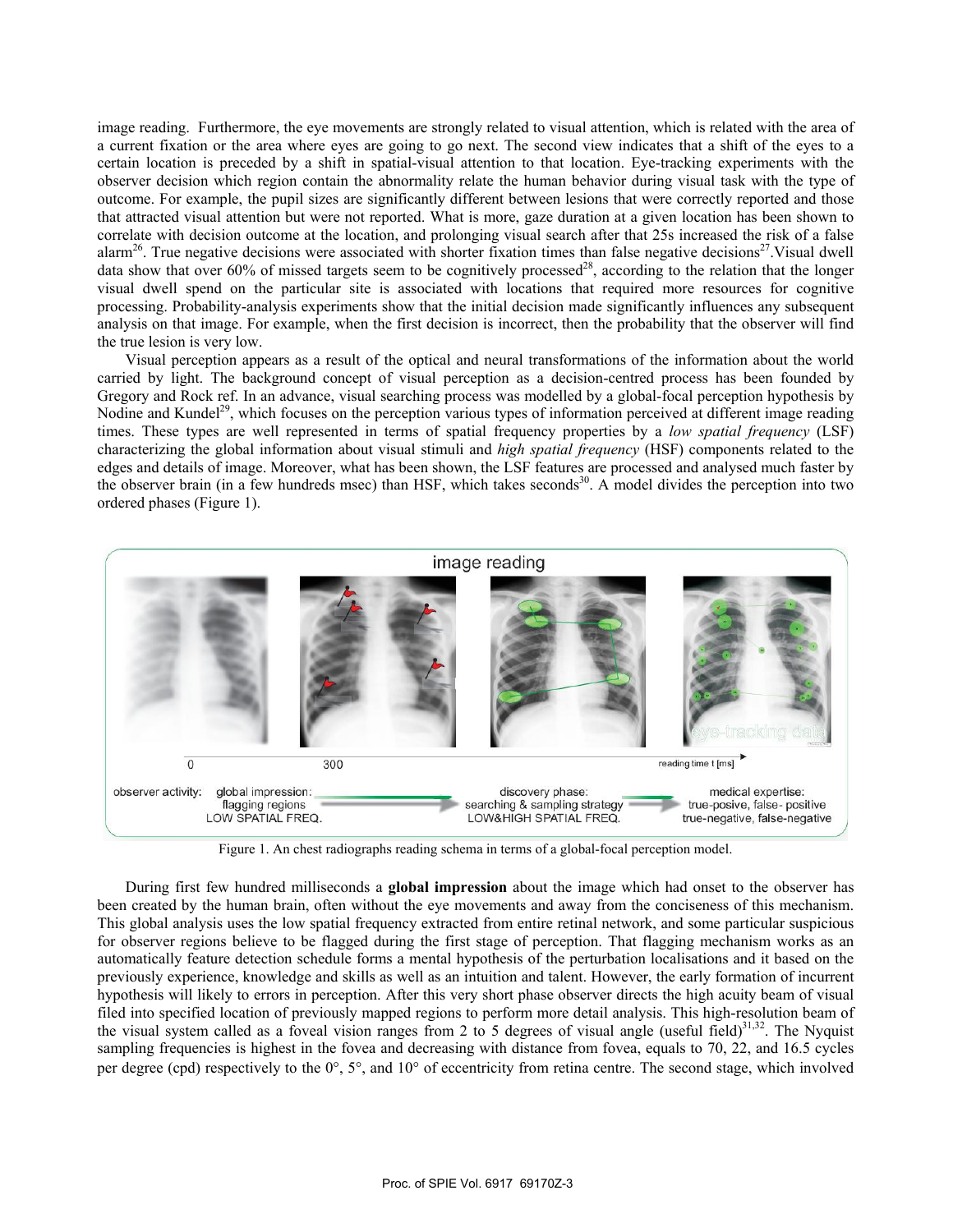eye movements, is also called as a **discovery scanning**. The role of peripheral vision in the searching task is still not well understood and is under investigation.

The oculomotor behavior contributes importantly to visual search, which may be modeled in cluttered environments as a competition process among the responses of oriented filters. Saccadic eye movements direct the fovea to potentially interesting parts of the image, performing some kind of selection from the whole image for only those regions that have been attractive enough to be scrutinised by observer in a particular visual search task. These sites contain specific object features which may be responsible for visual attraction. It is possible to associate each of these objects with the responses of a set of specific filters. Moreover, psychophysical studies from scene perception indicate that some elements in a scene elicit a strong or a weak response depending on the stimuli present in other parts of the scene. The radiologist's sampling strategy for medical image investigation is mainly based on a comparison of some suspicious objects with their surround background. The local elements alone are not sufficient to determine the conspicuity area, but rather, information about the surround background is equally important<sup>43</sup>. The selection of these background samples corresponds to the observer's visual search strategy, and it comprises a crucial step in the interpretation of the image.

The comparisons of data, where observers looked with what region has been scrutinised, gives insight into internal decision making. Eye-position experiments provide the locations of fixated points in the image, and a wide range of digital image analyses and processing methods have found applications to characterize image physical parameters of regions of particular interest<sup>33</sup>. Some of these techniques have been inspired by psychophysics and physiological findings of the human visual system<sup>34</sup>. The multi-resolution algorithms process the visual stimuli from coarse to fine via visual spatial-frequency tuned channels or bands performing the multi-scale transformations<sup>35</sup>. Active vision strategies compensate for the non-uniformity of visual resolution by moving the fovea with eye saccades. Regions of a scene with high information content are scanned successively. These saccades are partly guided by the lower resolution information gathered at the periphery of the retina. This multi-resolution sensor has the advantage to provide high resolution information at selected locations and a large field of view with relatively little data. Coarse to fine multi-resolution search reduces the computational complexity by beginning at low-resolution and adaptively increasing the resolution to gather the necessary details. In consequence, the radiologists' visual system may operate on the local and global spatial frequency features and influence on image searching and interpretation, even without observer awareness of such features<sup>36</sup>

Medical image analysis of the spatial frequency has been successfully led by Mello-Thoms *et. al*, who investigate observer performance during mammography. The results for these studies contribute to radiological decision-making mechanism and highlight the role of search in building up an accurate representation of the image background, in order to discriminate between types of outcomes<sup>10</sup>. Spatial frequency analysis was performed to relate what the observers reported with where they looked using the wavelet packets to extract spatial frequency information in a form of feature vector. Selected sub-images of regions of interest have been used as a input 2D signals into 2-level wavelet transform, where Daubechies functions define the filters properties of particular spatial frequency band. Each form 20 vector elements relate to the amount of information which is carried by the particular spatial frequency range at particular orientation. Statistically significant differences existed between the derived features of various regions in images were found performing the analysis of variance between specific groups of regions. It has been shown, that there is significant difference between the scrutiny regions and the rest of image, which is useful to model the area that attracted visual attention by comparing the fixations area called as a local representation with the background representation. The second step in the research considers the type of the decision outcomes by investigating the differences or similarities between *true-positive* (TP), *true-negative* (TN), *false-positive* (FP), and *false-negative* (FN), characterized by a specific profile in the spatial frequency domain<sup>39</sup>. The different decision outcomes yielded different energy representations in the spatial frequency domain. The statistical significant differences exists in the *spatial frequency* (sf) characteristics of areas where observers made correct (TP, TN) and incorrect (FP, FN) decisions. Studies have also shown that background sampling is an important part of image interpretation. Observers try to find the abnormalities by comparing perceived suspected object with selected areas of the background, and based on this process the decision about whether to report it or to dismiss it is made. As a result of an incorrect background sampling strategy observer may failure to report some abnormalities, which could explain why most unreported cancers do in fact attract prolonged visual attention<sup>19,37</sup>. FN seems to need more local information than FP, which rely on a global account. Local image processing might be able to flush out some FN by changing the local sf characteristics of visually inspected area that may contain a malignant lesion. An investigation of how the image-based elements are translated into decisions by radiologists considered the different level of observer experience. The study provides evidence that less experience observer, like residents, respond differently from experienced mammographers<sup>22</sup>, e.g. significant differences exist between TP and FP masses for residence but not for mammographers<sup>18</sup>. The data suggest also that, for experienced mammographers, most true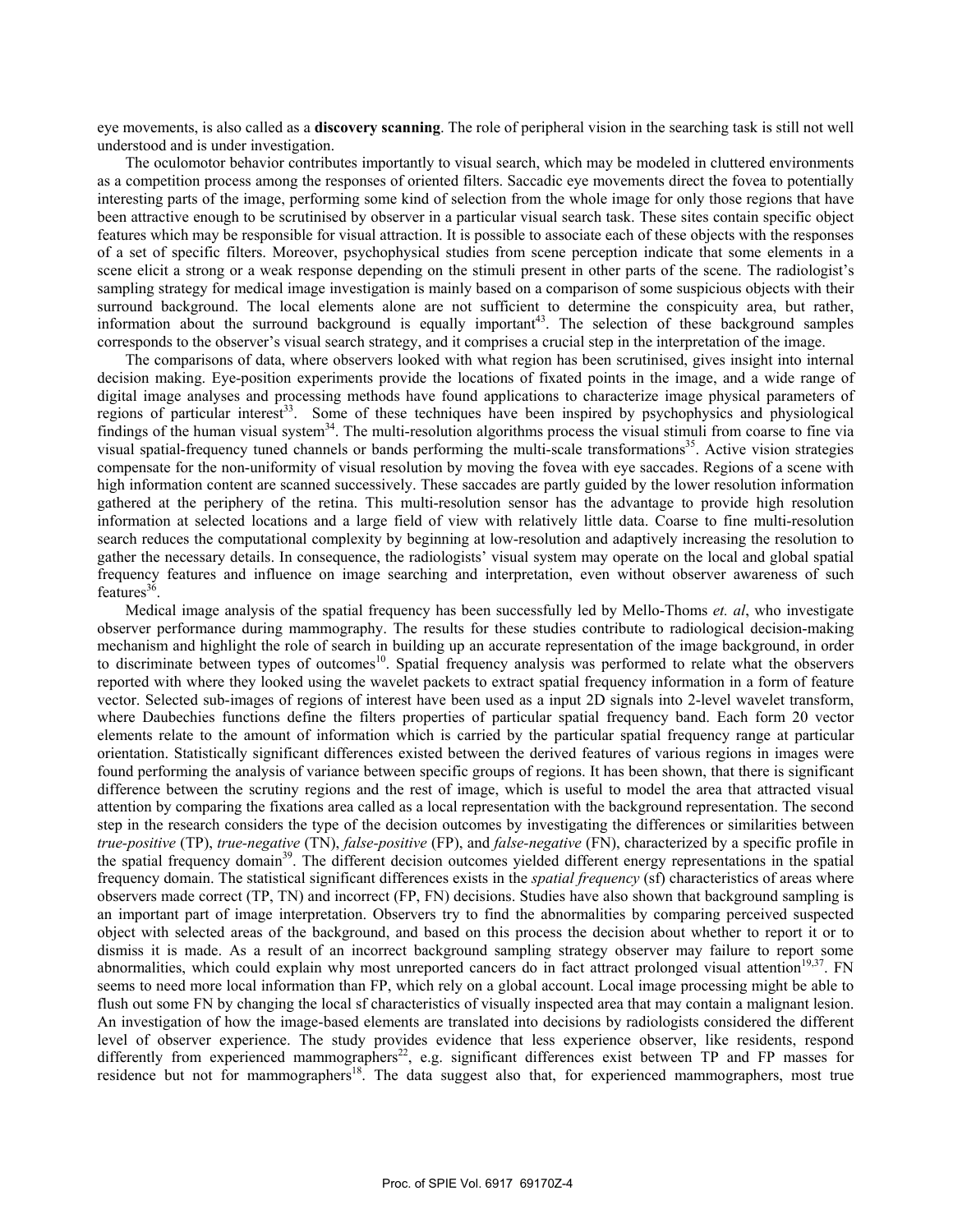malignant lesions are found in the early stages of visual search whereas residents seem to be guided more by the conspicuity of local elements and have some difficulty in extracting global information for comparison. In consequence, the residents made primarily perceptual errors<sup>17</sup>. The next observation suggests a shift in reading strategy with experience. The mammographers made more comparisons between a finding and the breast parenchyma during the early stages of visual search, the residents did so only later in their search. The behavioral study of the experienced observers indicate that experts possess a distinct mental representation of what a malignant finding should look like, and during the reading they compare the displayed image with their mental map. Analysis of spatial frequency provides explanation e.g. why double reading of mammograms usually improves the detection rate<sup>38</sup>, and may provide useful information where collaboration between both observers will be optimal by describing the relations between particular types of decision outcomes<sup>18</sup>. In addition, the results of spatial frequency analysis can be used by a pattern classifier to predict both observer performances simulating their searching and decision-making process<sup>17,18</sup>, as well as implanting these findings into computer automated feature detection, like CAD system<sup>39</sup>. The last important finding relates to the significant differences between image sampling strategy before and after observers hit the location of a lesion. From the results of the comparison of spatial frequencies configurations, there is an indication of a change in visual search strategy. The discovery of these lesions related either to TP or FP outcomes, seems to influence the reading of the rest of the image<sup>18</sup>.

## **2.MATERIALS AND METHODS**

A psychophysical methodology has been applied in our study. The research has an important **applied component** that investigates radiological error and the characteristics of expert performance but the work also expects to make a contribution to what is known about **more fundamental** aspects of human visual decision-making. The two main research problems are stated by the following questions:

- What physical parameters or properties are responsible for the visual attraction of some particular local areas in the image, which have been investigated by observer?
- Are there spatial frequency properties that may be used to characterise those image perturbations that attract attention?

From a large database of the chest radiographs cases with already collected eye-tracking data, which are available for the current stage of the project form the *Lancaster Medical Imaging and Neurosciences Research Team* (LaMINeR), a set of 10 normal and 10 abnormal, with the retrospectively located lung nodules in the each case, male only chest radiographs with a 10 experts and novice eye-tracked data have been selected. The radiological specialists from the collaborative medical institutions will act as subjects . Ethical approval for the collection of data that will be accessed for this has been gained through a separate, existing project.

The eye-tracking workstation server to collect eye-position data contains a Tobii ET-17 eye tracking system running on a PC with the Windows Operating system and a high definition LCD monitor. The eye-tracker uses an infrared beam generated by near infra-red light-emitting diodes (NIR-LEDs) to calculate line of gaze by monitoring pupil and corneal reflection. In consequence, several parameters describing the observer behaviour during the image reading are recording provides information about where observer has been looked, for how long. What is more, the distance observer-image, the spatial position of the eye (considering the observer head movement), the pupil size are also available from eyetracking data. The images have being displayed at the Medion MD6454AP LCD Monitor (ID: MED4967). The 2D distribution of the screen monitor pixels are arranged as a 1280 horizontal per 1024 vertical pixels element matrix, with the 18.8``(inches) in diagonal, and 37 cm x 30 cm, horizontal vs. vertical length respectively, with inter dot spacing 265 <sup>µ</sup>*m* = 96 dot per inch (dpi). However, what is important to point is the difference between the spatial frequency of displayed image at the screen (*cycle per screen*) and the same spatial frequency of visual stimuli (signal or image), which is perceived by observer's eyes (*cycle per degree*) and relates to the distance between the observer's eyes.

The spatial frequency analysis of the non-stationary signals of medical images, required a multi-resolution wavelet transform methodology<sup>40,41,42</sup> using a set of low and high pass filter banks, where each filter is sensitive to the particular spatial frequency range at defined orientation (Figure 2). This approach to the signal processing was developed under limitation of the Fourier Transform application to the non-stationary signals and informed by neurological findings about visual channels.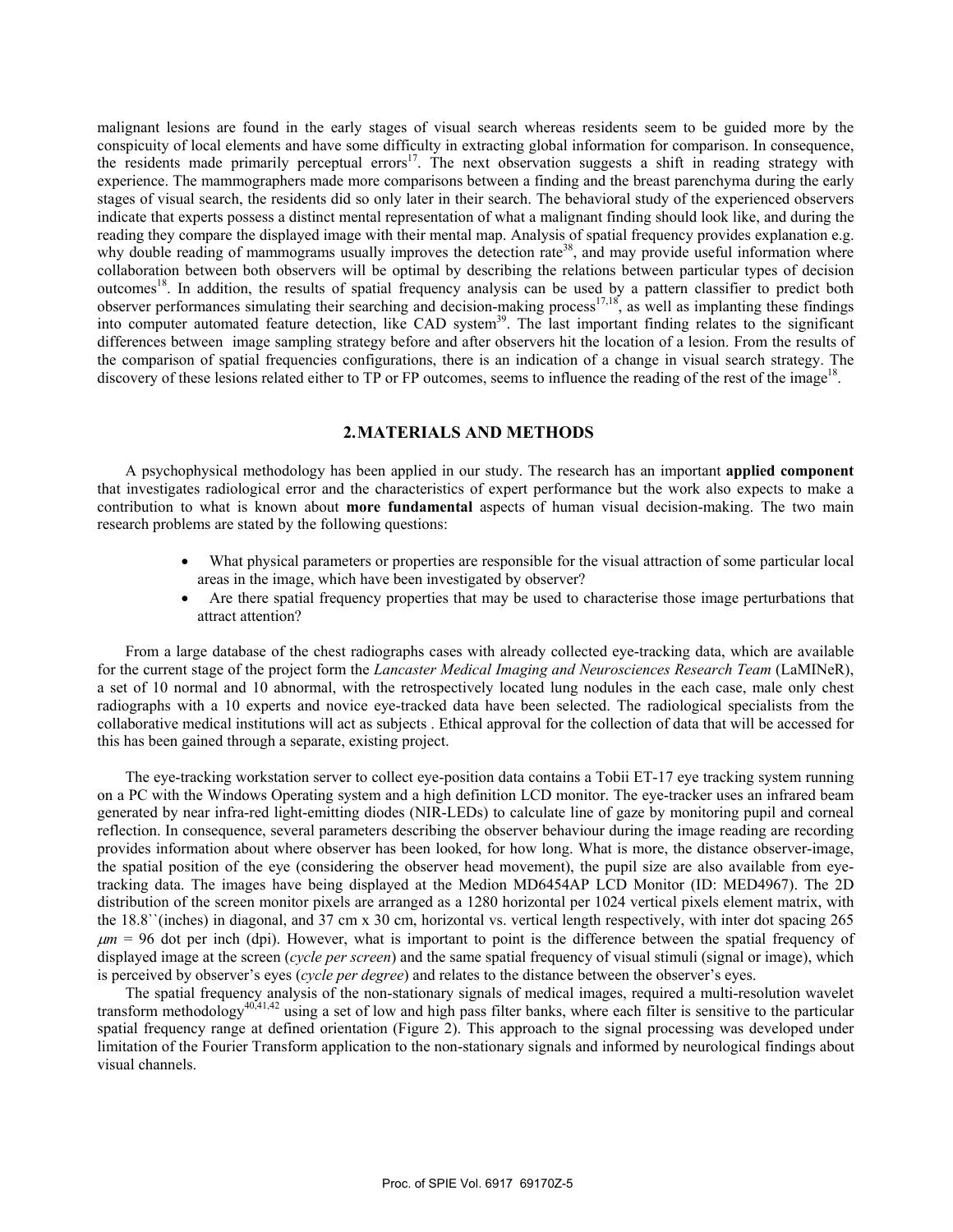

Figure 2. A diagram of one level decomposition of 2D signal.

The input signal is transformed into a new representation by the convolutions of signal with the particular scaling and wavelet functions. That wavelet representation is used to calculate the feature vector, where each vector's element informs about the amount of information (the energy value) carried by a particular band:

Energy = 
$$
\frac{1}{NxN} \sum_{\substack{x=1 \ y=1}}^{N} f^2(x, y)
$$
 for N x N matrix (image)

At the end, the input signal has been divided by a set of spatial frequency bands, which numbers depend on the wavelets decomposition procedure and level – a decomposition tree. For example, after one level of 2D-signal decomposition, the four-element wavelet feature vector might be calculated. The spatial frequency analysis was computed with MATLAB Release 14 SP2, version 7.0.4 for Windows XP (Lancaster University users Licence), implementing *Wavelet Packet Transform* (WPT), which treats every output signal from the previous level as an input signal to the current decomposition. The maximum level of decomposition *M* depend on the signal size  $N=2^M$ , and the limitation can be describe according to the uncertain principle for time(space)-frequency localisation for signal analysis. Each feature vector describes a particular region of interest (ROI) in terms of spatial frequency properties of that a well defined subimage. Different ROIs might be categorized into several groups, for e.g. lung areas covering, nodule-contain, nodulefree, observer fixation-contain, or type of observer decision sub-images. The average of each spatial frequency band from a particular sub-images group feature vector is called as a representation, e.g. the vectors of sub-images covering the lung areas create a background representation of an image. The following step in analysis based on the statistical compassion between the representations using analysis of variance (ANOVA). Statistical analysis engaged the n-way analysis; considering several factors, for example, anatomical differences between lung regions, differences between the cases (images), differences between observer's performances, level of experience, perceive image distortions due by observer's head movement, foveal and peripheral vision.

The calculation of the particular representation at the current stage of analysis based on the simplifying assumptions: constant distance observer-image (stationary model of observer interaction) and perception mainly by foveal vision. In consequence, each representation is calculated based on the same size sub-images feature vectors. The size of the ROI has been chosen to 100 pixels, which is relates to the size of the foveal visual filed. Moreover, the Daubechies wavelets (Figure 3.) have been implemented into 2 level decomposition of 2D WPT. The current research aims might be summarized as follow:

- calculate background wavelet representation
- calculate nodule wavelet representation
- calculate the observer fixation wavelet representation
- compare these representation consider the anatomical difference of lung regions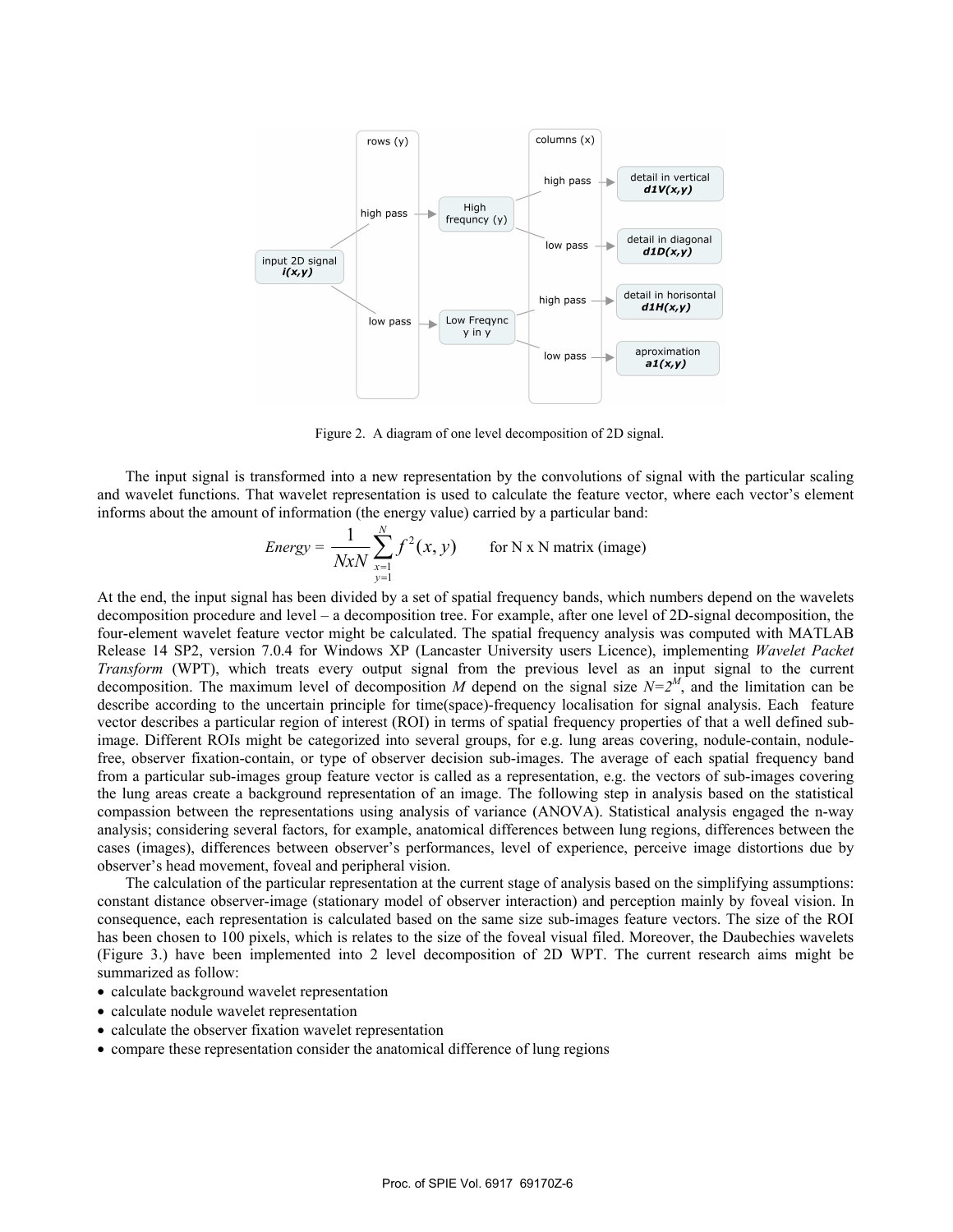

Figure 3. Top: The 1D Daubechies wavelet 4 in (top) the space and (bottom) the frequency domain.

#### **3. RESULTS**

The work is in progress; however some preliminary results have been achieved so far. The image analysis stage aims to investigate the lung areas as a background to the signals which in this case are lung nodules. The comparison of the background representations (Figure 4) and the nodule representation (Figure 5) shows statistical differences between these two as average values of energy logarithm from a few spatial frequency bands.



Figure 4. An example of how the background representation has been calculated.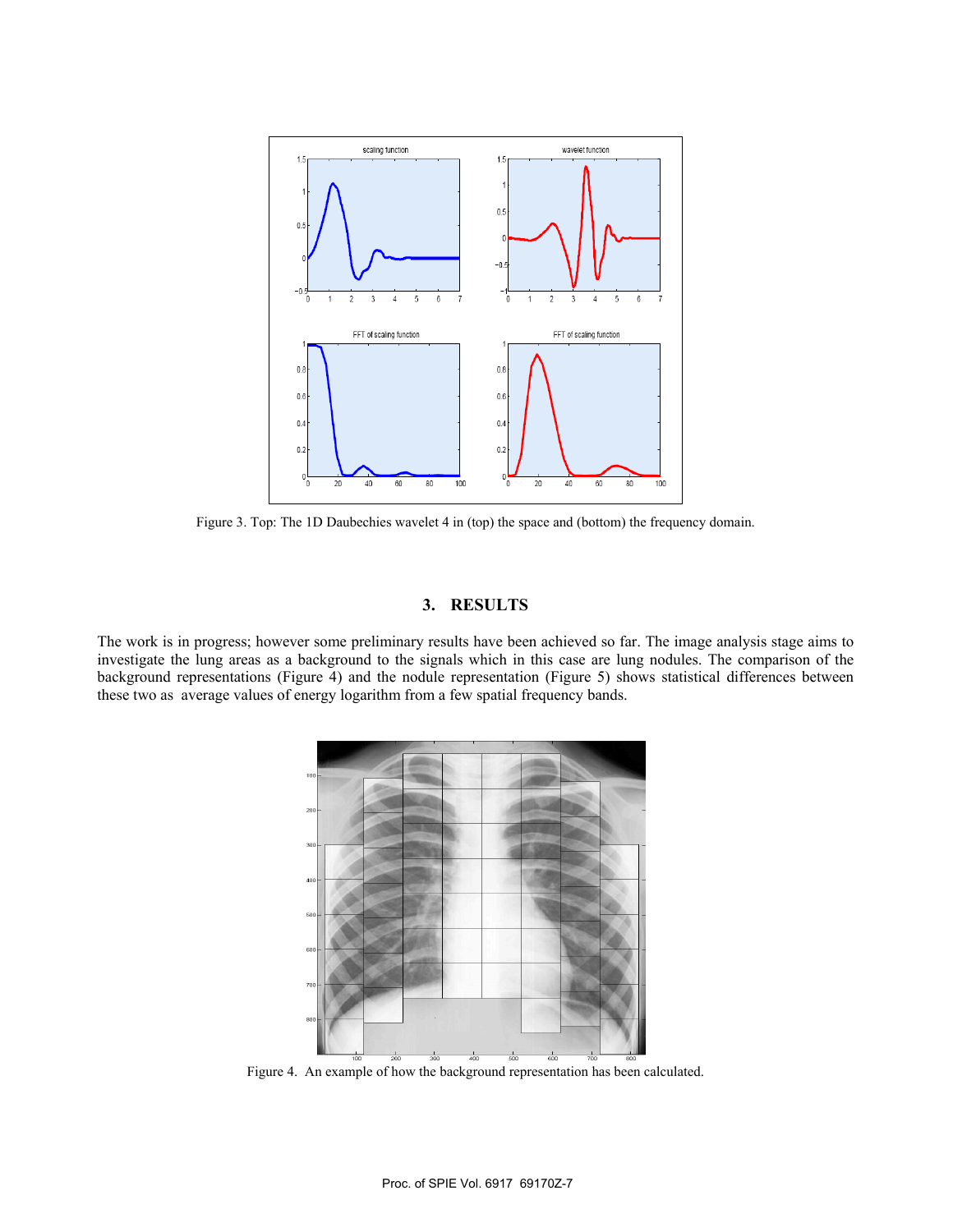

Figure 5. An example of the nodule ROI and wavelet feature vector related to that sub-image.

The analysis performed so far shows that when considering the selected anatomical lung region the background representation is more consistent within region and image groups and stronger differences between the nodule and background representation have been found. The observer performance analysis, based on the eye-position data (Figure 6) provides insight into the statistical differences between the observer fixations regions and the background representation.



Figure 6. The example of the eye-tracking data. The number relates to the chronological order of fixation, the radius of circle relates to the gaze duration, the red cross is the observer's decision-point of the nodule-contain area.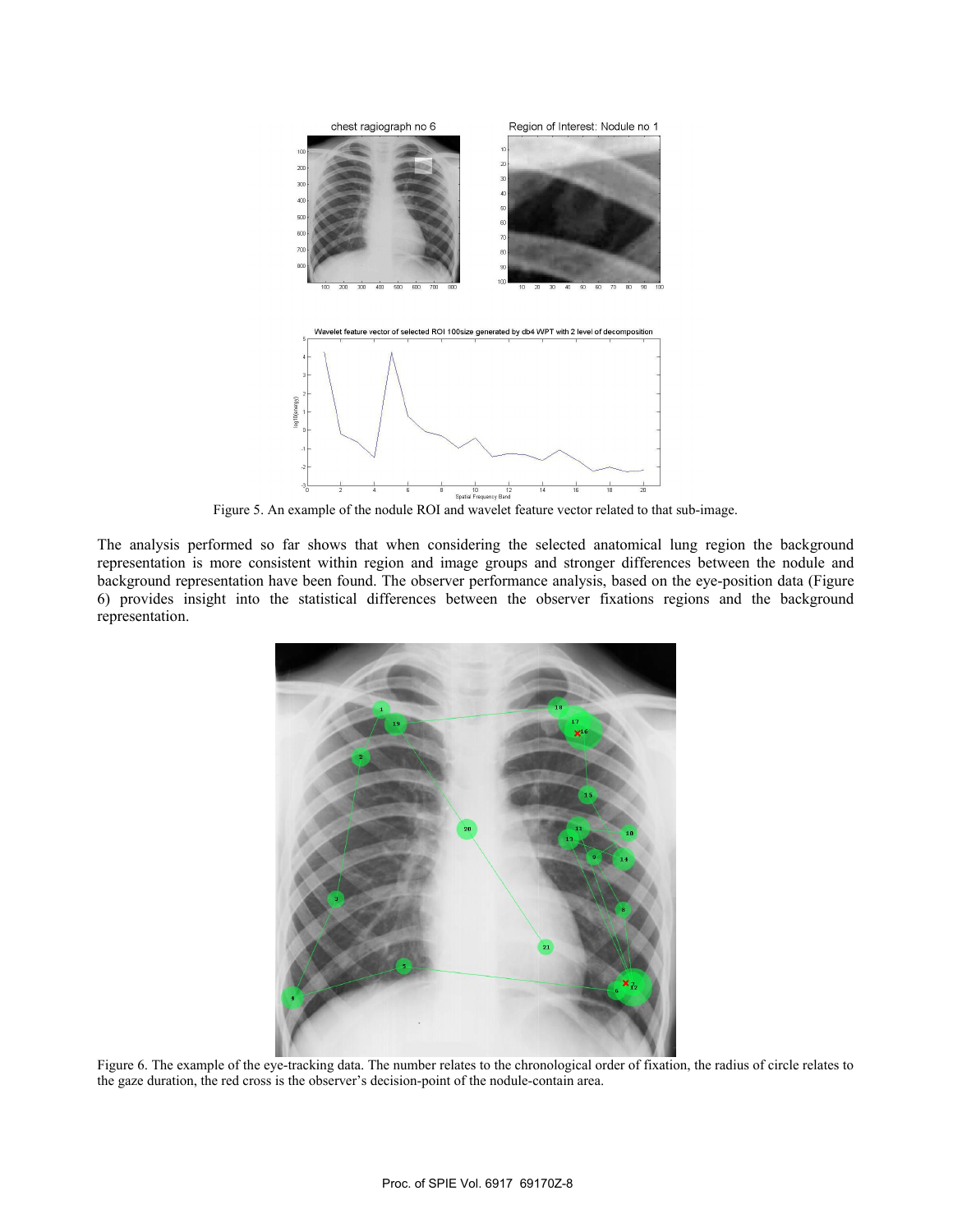The middle of the local area of observer fixation has been analysed by wavelets transforms to find the spatial frequency characteristics of regions which captured visual attention. These specifications we have characterised as a local representation, and have been compared with the background representation which was calculated based on whole lung area. The calculation of the representations has been made over a ROI the size of which is determined by foveal visual. After first level of decomposition four wavelet transforms' coefficients have been calculated each of which are characterized by different spatial frequency ranges at different orientations (Figure 7).



Figure 7. The general scheme of the wavelet's methodology of medical images analysis in terms of spatial features local areas investigation. ROI size relates to the foveal vision degree right: the energies logarithms of each spatial frequency band: 1 approximation, 2-vertical, 3-horisontal, 4-diagonal.

The initial approximation is characterized by low spatial frequencies and as diagonal details by high frequencies in both directions. The horizontal details carry horizontal high frequencies and vertical low frequencies Further analyses treat each coefficient from the previous level as an input signal, so sixteen coefficients are calculated at the second level. Moreover, the lung region factor has been considered in analysis by grouping the feature vector according to which fixation belong to which region area. Significant differences have been found between the local representations of different observers and the background representations of a particular image.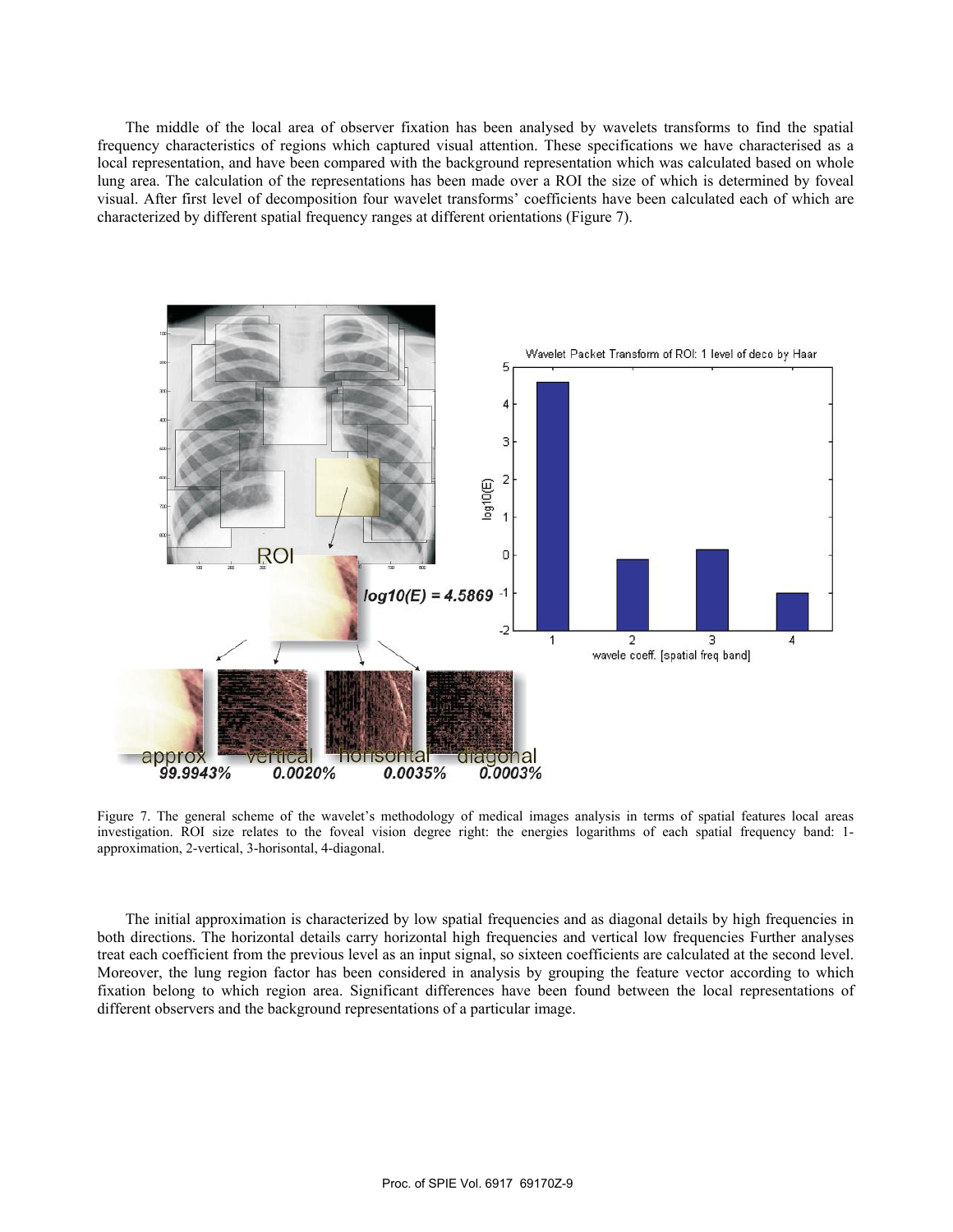# **4. DISCUSSION AND CONCLUSION**

Although, this work is in progress, the methodology has been already successfully implemented into the set of medical images. More work is required in the near future. Development of the spatial frequency analysis algorithm and procedure involves several goals related to additional perceptual-behavioural aspects of the radiological task during image reading considered in the study, like, the best choice of the region of interest size, shape, the proper decomposition tree structure and the best basis selection. Moreover, the image analysis should include a comparison between different wavelet basis representation, where different scaling and wavelets function are used into WPT. This problem is called also the *best basis selection*. The different approaches to the best background representation calculation should be tested by comparing various strategies of lung area sampling for a background representation, which involve some progress in segmentation and classification improvements in algorithm. In observer performance analysis, a comparison between experts and novice observers are to be carried out. What is more, some additional behavioural factors may be considered, such as peripheral vision, observer-image distance, or the relations between type of decision and their feature vectors. In summary, future tasks may be led by the following considerations:

- develop the spatial frequency analysis procedure and algorithm
- consider additional behavioural data like e.g. the changing distance image-observer
- develop classification algorithm
- develop the segmentations algorithm
- analysis of the observer performance (type of decision)
- peripheral vision

Spatial frequency characteristics may become an additional criterion based on which matching algorithms in computer-aided schemas could be implemented. Furthermore, we hope this work can make a contribution to new training strategies for radiologist by combining the visual search strategies in experts with the physical characteristics of the regions of their visual attention.

#### **5. REFERENCES**

<sup>1</sup> C. A. Beam, E. A. Krupinski, H. L. Kundel, E. Sickles, R. Wagner, "The Place of Medical Image Perception in 21<sup>st</sup>-Century Health Care", *J Am Coll Radiol* **<sup>3</sup>**, 409-412 (2006). 2

<sup>2</sup> C. C. Blackmore, "Defining Quality in Radiology", *J Am Coll Radiol* **4**, 217-223 (2007).

D. J. Manning, A. Gale, E. A. Krupinski, "Perception research in medical imaging", *BJR* **<sup>78</sup>**, 683-685 (2005). 4

 J. E. Potchen, "Measuring Observer Performance in Chest Radiology: Some Experiences", *J Am Coll Radiol* **3**, 423- 432 (2006).

5 P. J. Robinson, "Radiology's Achilles' heel: error and variation in the interpretation of the Rontgen image", *BJR* **70**, 1085-1098 (1997).

6 J. E. Martin, M. Maskowitz, J. R. Milbrath, "Breast cancer missed by mammography", *AJR* **<sup>132</sup>**, 737-739 (1979). 7

<sup>7</sup> D. Renfrew, E. Franken, K. Berbaum, F. Weigelt, M. Abu-Yousef, "Error in Radiology: Classification and Lessons in 182 Cases Presented at a Problem Case Conference", *Radiology* **<sup>183</sup>**, 145-150 (1992). 8

 ${}^8$  L. Quekel, A. Kessels, R. Goei, J. van Engelshoven, "Miss Rate of Lung Cancer on the Chest Radiograph in Clinical Practice". Chest 115, 720-724 (1999).

<sup>9</sup> R. Fitzgerald, "Error in Radiology", *Clinical Radiol*. **56**, 938-946 (2001).

<sup>10</sup> P. M. Taylor, "A Review of Research into the Development of Radiological Expertise: Implication for Computer-<br>Based Training", *Acad. Radiol.*, in press (2007).

- 
- 

<sup>11</sup> J. Reason, "Human error: models and management", *BMJ* 320, 768-770 (2000).<br><sup>12</sup> J. Reason, "*Human Error*", Cambridge University Press, Cambridge (1990).<br><sup>13</sup> K. Doi, "Current status and future potential of computer S<sub>19</sub> (2005).